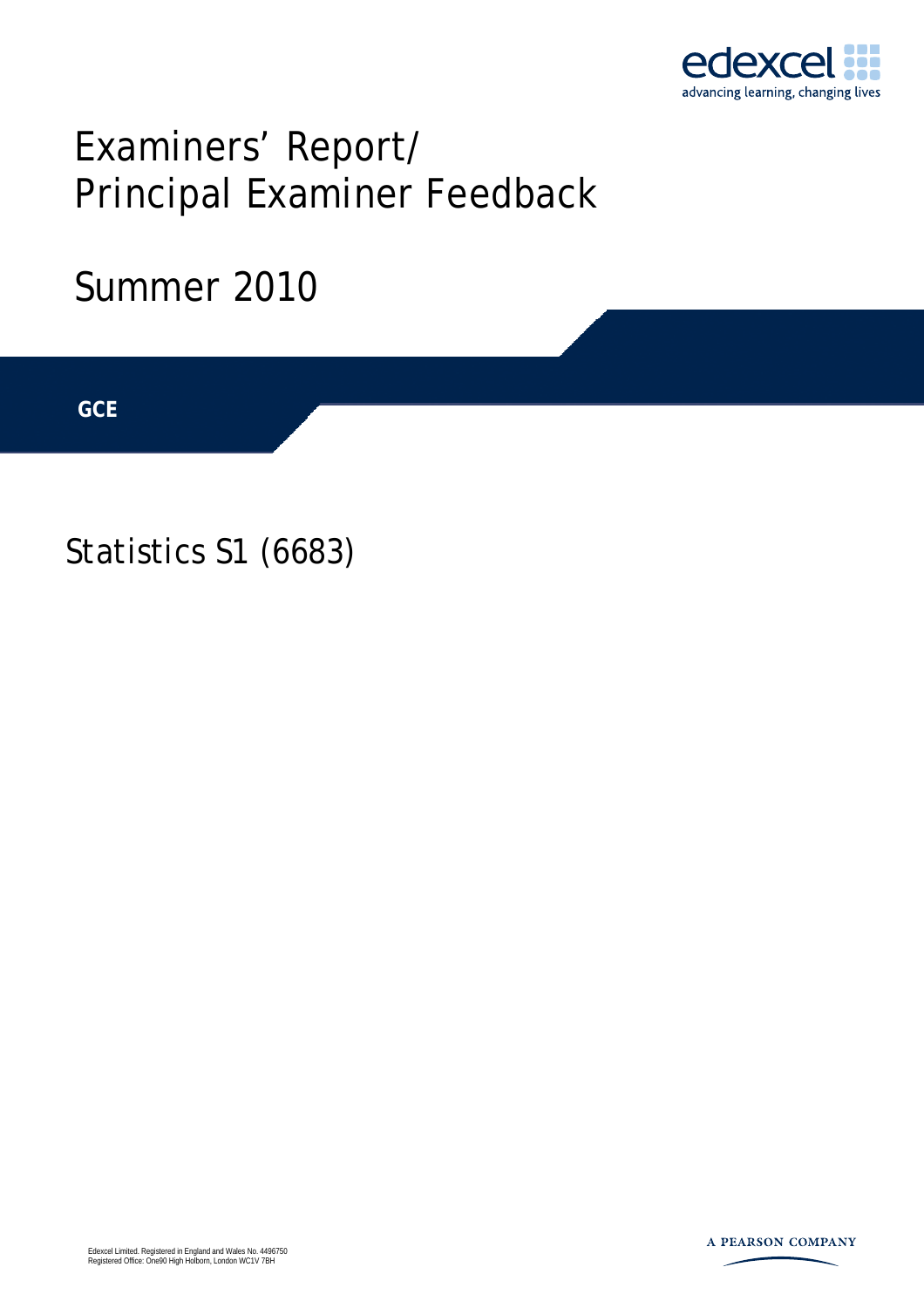Edexcel is one of the leading examining and awarding bodies in the UK and throughout the world. We provide a wide range of qualifications including academic, vocational, occupational and specific programmes for employers.

Through a network of UK and overseas offices, Edexcel's centres receive the support they need to help them deliver their education and training programmes to learners.

For further information, please call our GCE line on 0844 576 0025, our GCSE team on 0844 576 0027, or visit our website at www.edexcel.com.

If you have any subject specific questions about the content of this Examiners' Report that require the help of a subject specialist, you may find our Ask The Expert email service helpful.

Ask The Expert can be accessed online at the following link:

http://www.edexcel.com/Aboutus/contact-us/

Summer 2010

Publications Code UA024764

All the material in this publication is copyright © Edexcel Ltd 2010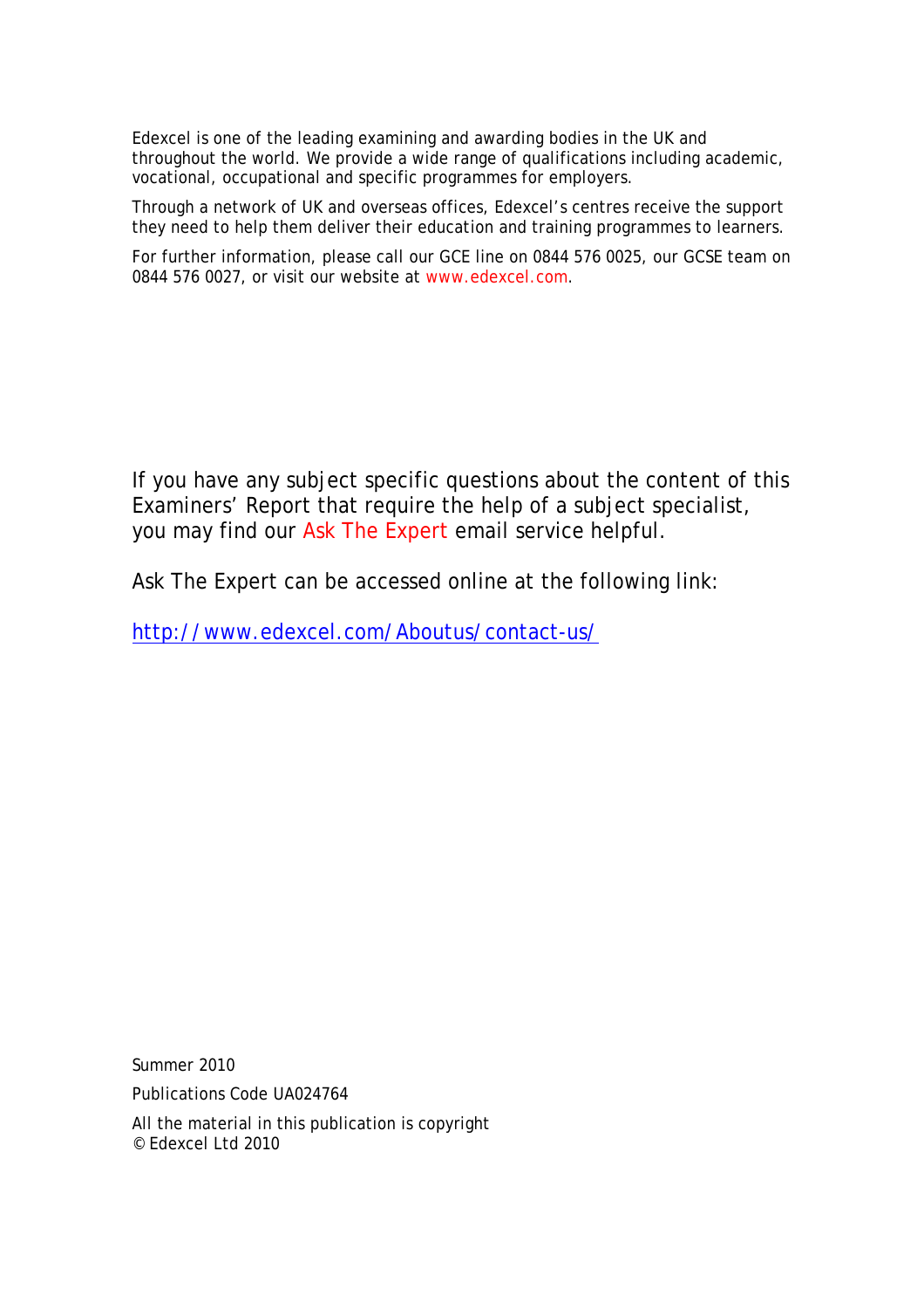### **Statistics Unit S1 Specification 6683**

#### **Introduction**

In general the candidates found the paper accessible and there were some excellent scripts. Areas of the paper causing the most difficulty were histograms, the interpretation of results in terms of the question set, calculation of the standard deviation and the normal distribution. Q7 was challenging for many candidates.

A considerable number of candidates failed to consider the accuracy of their answers. Many candidates rounded to 2 significant figures in Q1 and again in the regression equation in Q6, where rounding off lost accuracy in the final answer.

As in previous years, calculation of the standard deviation continues to defeat a considerable number of candidates in spite of the availability of calculators to check the answer. Also, comments still tend to be verbose and interpretation weak. Comments are expected to be in the context of the question and, at this level, the use of statistical terms and reference to the quantities calculated in the question are required.

#### **Report on individual questions**

#### **Question 1**

Typically candidates successfully used the correct formula in order to calculate the product moment correlation coefficient in part (a). However, a number of candidates lost the accuracy mark by only giving a rounded answer to 2 decimal places. Providing an interpretation of their value of the correlation coefficient was less straightforward. Most frequently candidates made general remarks and described the correlation as positive without relating this to the context of the question. Of those who did attempt to provide an interpretation, many failed to appreciate that it was the attendance at the matches being compared to the total number of goals scored and not the number of home matches that were played.

Part (c) was answered well overall and correct answers were often justified by accompanying statements which indicated that linear coding does not affect the product moment correlation coefficient. Some candidates, however, seemed unaware of this fact and a common mistake was to divide their original product moment correlation coefficient by 100. In addition many candidates failed to recognise the significance of them being asked to write down their answer and chose to perform a full calculation in order to obtain the product moment correlation coefficient, which sometimes led to processing errors.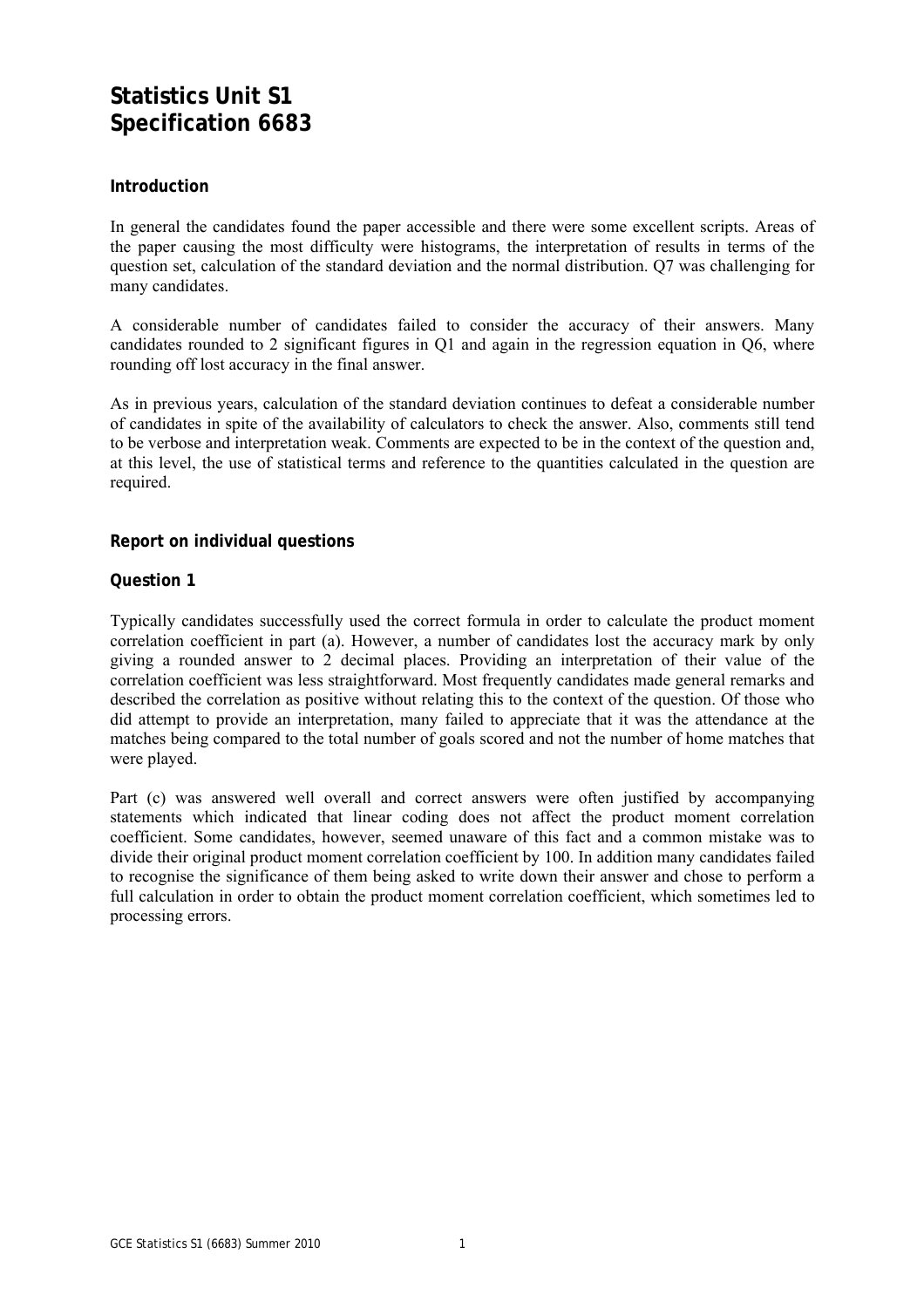Overall there were very few errors made when candidates completed their tree diagrams. A small number of candidates repeated their probabilities of 2/3 (for obtaining a head) and 1/3 (for obtaining a tail) on the second branches for the fair coin. Occasionally the 5/12 and 7/12 probabilities were placed on the wrong branches and, in a few instances, quantities rather than probabilities were used. The vast majority of candidates were able to calculate the probability that Shivani selects a head correctly, or at least follow through the correct method from their tree diagrams, with few errors seen.

In contrast the quality of candidates' attempts at part (c) was extremely varied. Very few candidates quoted the correct formula despite it being given in the formula booklet, and of those who did, few realised that the numerator should be 5/12 x 2/3. The numerator was quite often seen as 5/12 alone, and a number of candidates failed to recognise that their denominator should be their answer to part (b), leading in some cases to a repeated fraction in the numerator and denominator. P(*H*/*R*) was sometimes calculated instead of P(*R*/*H*).

The final part of the question was attempted fairly successfully overall. Indeed, many of the candidates who had erred in previous parts of the question were able to gain some credit, as most could identify at least one of  $(5/12)^2$  or  $(7/12)^2$ . The special case pertaining to no replacement was occasionally seen.

#### **Question 3**

Finding the correct value of *a* in the first part of the question proved to be relatively straightforward for most candidates. Few errors were seen although some candidates provided very little in the way of working out and did not always make it explicit that they were using the fact that the sum of the probabilities equals one. Similarly, most candidates were able to obtain the correct value of E(*X*), though not many deduced this fact by recognising the symmetry of the distribution.

The majority opted to use the formula to calculate E(*X*), which resulted in processing errors in some cases. Common errors seen in calculating  $Var(X)$  included forgetting to subtract  $[ E(X) ]^2$  from  $E(X^2)$  or calculating  $E(X^2) - E(X)$ , although on the whole the correct formula was successfully applied.

Most candidates were able to correctly apply  $Var(aX+b) = a^2Var(X)$  to deduce  $Var(Y) = 4Var(X)$ , although  $Var(Y) = 6 - 2Var(X)$  was a typical error. Quite a number of candidates attempted to calculate  $E(Y^2) - [E(Y)]^2$  with varying degrees of success. Occasionally, candidates divided their results in part (b), part (c) and part (d) by 5.

The final part of the question proved to be the most challenging of all and was often either completely omitted or poorly attempted with little or no success. Only a minority of candidates knew they would need to equate 6-2*X* to *X* in order to obtain the corresponding values of *X* and of those who did, only a small number scored full marks, as candidates were generally unable to identify the correct values of *X*.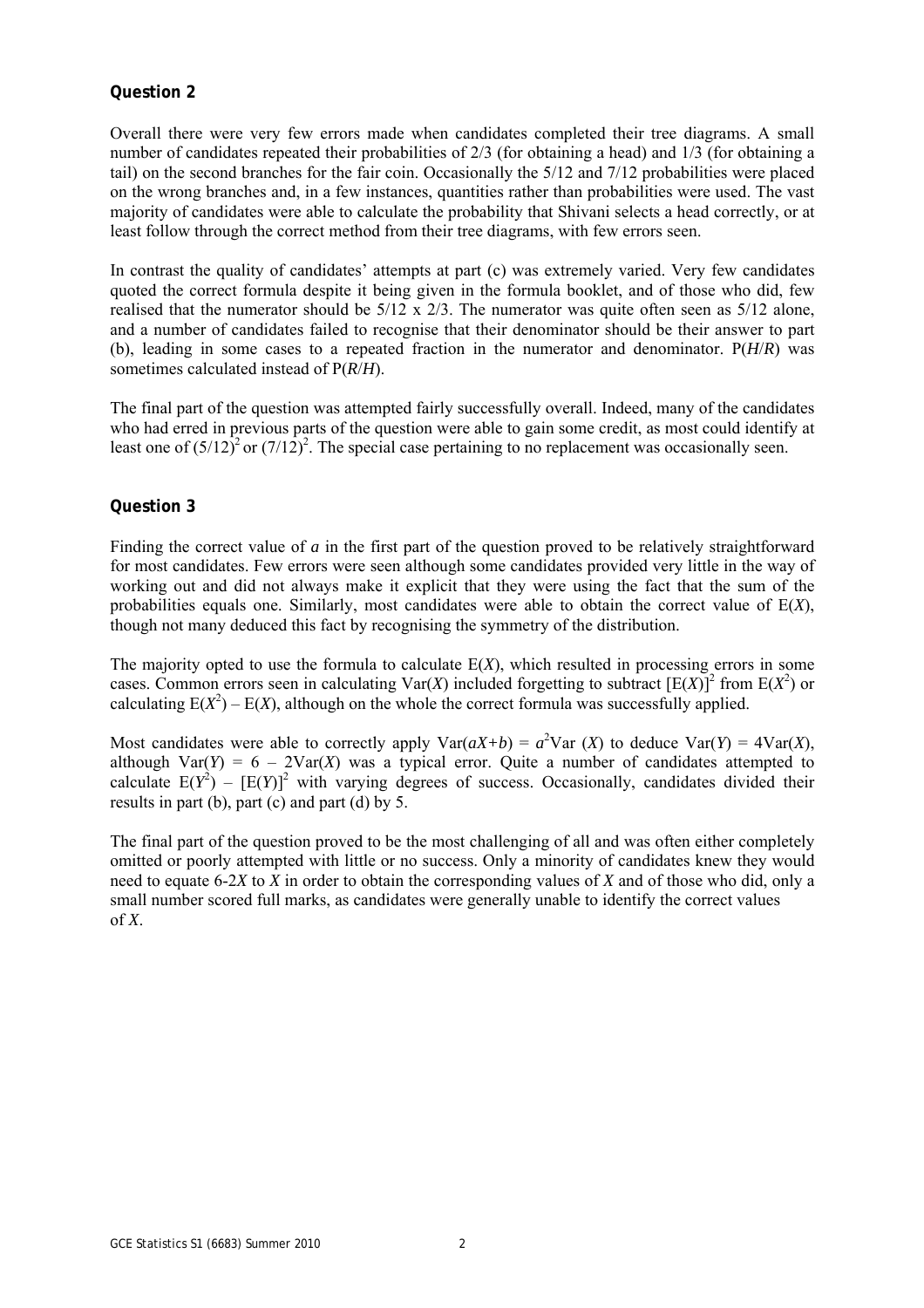Overall this question proved to be quite challenging for candidates and incorrect interpretation of the Venn diagram lost many candidates marks. In spite of this, most candidates had no trouble proving the given probability in part (a).

In part (b), however, quite a number of candidates neglected one of the four components of the numerator, usually the 3, and 11/30 was consequently an extremely common wrong answer. Other wrong answers included 9/30, 13/30 and 16/30. Some candidates chose to use the addition rule, which was generally written down correctly, although quite often P(*A*) was given as 4/30 and P(*B*) as 5/30, giving rise to  $P(AUB) = 7/30$ .

In contrast, the majority of candidates were able to deduce that  $P(A \cap C) = 0$  and quite a few gave explanations as part of their answer, such as 'there is no overlap', or 'no intersection' and some even discussed the idea of mutual exclusivity. A small proportion of candidates had the right idea but failed to give a probability, giving their answer as 'nobody' or in a few cases 'the empty set'. However, not all of the candidates realised that mutually exclusive events have a probability of 0 of occurring together and some mistakenly thought that  $P(A \cap C)$  equalled  $P(A)P(C)$  here.

Answers to part (d) were extremely varied. Most candidates did not recognise that a conditional probability was required and consequently did not obtain the correct denominator. Common wrong answers were  $6/30$ ,  $6/20$  and  $3/20$ . A significant number attempted to perform some complex calculations in which they tried unsuccessfully to use the formula for conditional probability. Very few candidates used the Venn diagram to calculate the probability directly.

Testing for independence was generally performed successfully overall, with the majority of candidates carrying out suitable tests. However, some candidates did find this challenging and often the wrong probabilities were compared and some incorrect probabilities were obtained. A number of candidates appeared to be confusing independence with mutual exclusivity. Some candidates merely provided a comment on the perceived nature of independence without performing any calculations at all. Of those candidates who were successful, the most common approach was to test whether  $P(B \cap C) = P(B)P(C)$ , although there were a few cases where  $P(A \cap C)$  was compared with  $P(A)P(C)$  by mistake. Rather worryingly, a surprisingly high number of candidates failed to recognise 3/30 and 1/10 as equivalent fractions and thus concluded that the events were not independent.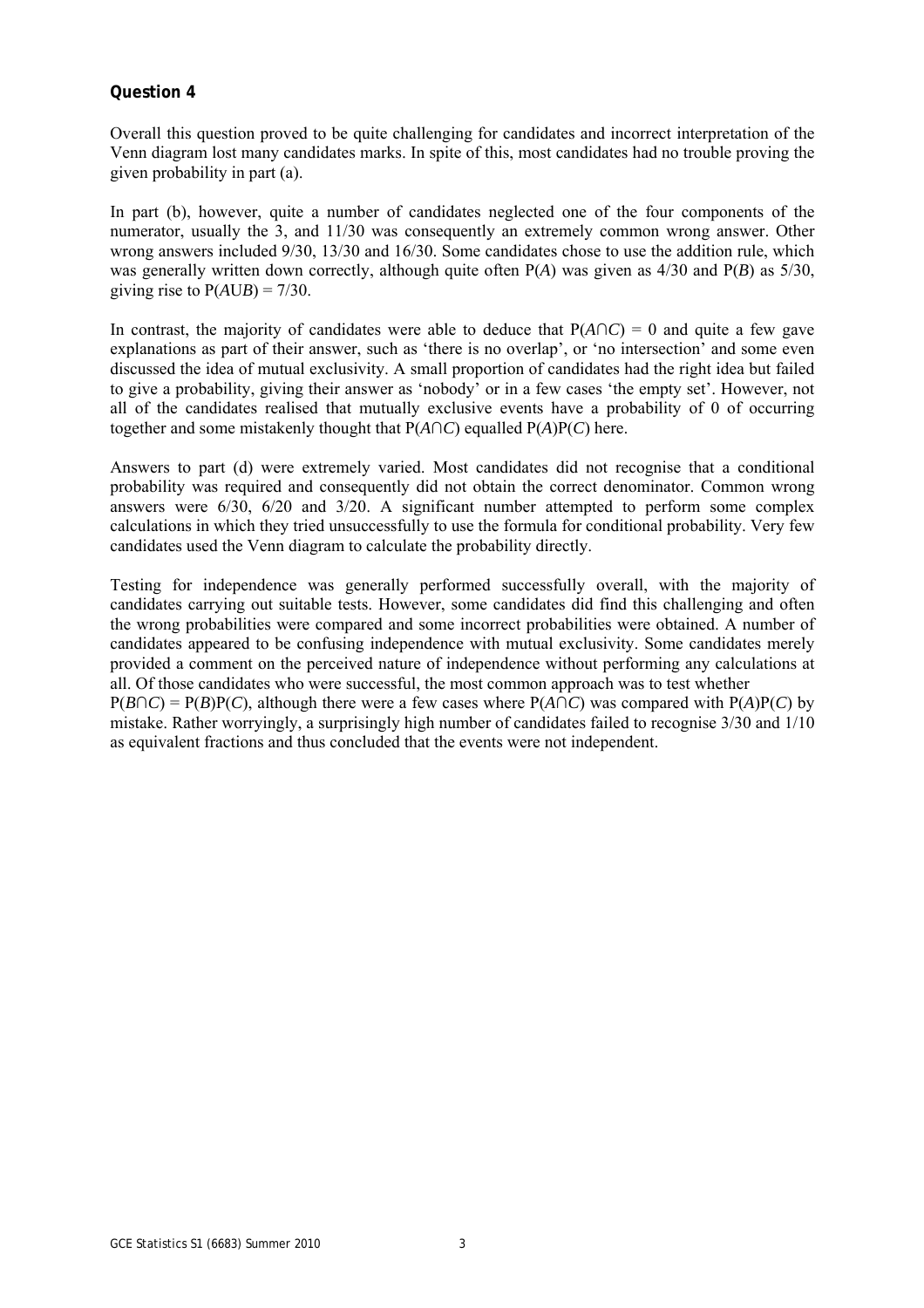Finding the midpoints of the given groups was predominantly carried out correctly with very few errors seen. In contrast, attempts at finding the width and height of the  $26 - 30$  group were extremely varied, with most candidates finding this particularly challenging, especially in finding the height. In the majority of cases, candidates obtained the wrong width and height, mostly with no clear strategy, although these did multiply together to make 20.8 in some cases. Calculation of the mean was carried out successfully on the whole, although there were some apparent misconceptions, with quite a few candidates merely summing the midpoints (without multiplying by the frequency) and dividing this by 56.

The standard deviation proved to be more problematic, with frequent mistakes in both the formula and in their calculations. Some candidates used the sum of the  $f^2x$ 's and others the sum of the  $(fx)^2$  or the sum of the f*x*'s all squared in their formula. Very few candidates calculated *s*. Most candidates were able to use the correct interpolation technique to obtain the median, although many lost the accuracy mark through their use of 21 as the lower class boundary (which was relatively common) and /or 4 as the class width. Quite a few candidates worked with 28.5. A few candidates tried to apply the correct formula to the wrong class interval, however. Some candidates appeared to have a limited understanding of the class boundaries and failed to recognise the continuous nature of the data.

The majority of candidates were able to carry out a suitable test to determine the skewness of the data correctly. This mostly involved comparing  $Q_3 - Q_2$  to  $Q_2 - Q_1$  (with or without explicit substitutions), although the wrong conclusion was often drawn, either following on from a previous error in evaluating the median or from a lack of understanding of what their result was showing. A few students evaluated 3(mean-median)/standard deviation. Quite often the result of their test was described in words not figures, for example  $Q_2$  is closer to  $Q_3$  than  $Q_1$ . Some candidates merely attempted to describe the skewness without carrying out any test.

#### **Question 6**

The vast majority of candidates produced accurate scatter diagrams and on the rare occasion that there was a point missing it was predominantly point *D*. Explaining exactly why a linear regression model was appropriate proved to be difficult for candidates overall. Most candidates seemed to have the general idea but did not express this in the required terms and consequently very few earned this mark. Comments tended to be much more general about why linear regression is carried out and most talked about correlation being high without explaining that the points lie close to a line.

On the whole the correct formulae were used in calculations of  $S_{dd}$  and  $S_{fd}$ , with most candidates earning the method mark at the very least. The same was true in the calculations of *b* and *a* overall, although a common mistake was to calculate  $S_f$  and go onto use that in the calculation of *b*. Premature approximation cost many candidates accuracy marks. Interpretations of the value of *b* were considerably varied, with relatively few candidates gaining this mark and some opted to omit this part altogether. Most candidates failed to relate their value to the context of the question and often tended to discuss *b* merely in terms of being the gradient. As a consequence, despite having the right kind of idea and correctly understanding the concept of the gradient, frequently candidates failed to gain this mark due to missing out the relevant units, mixing up the units or not quoting the actual value of *b*.

Very few candidates were able to formulate the correct equation with the correct units in part (f), and the majority found this particularly challenging, either omitting this part or resorting to evaluating the lines at the data points rather than equating and solving the equations. Often no clear strategy was apparent and a common mistake was to equate their equation to 5. There was clearly confusion over *t* and *d* and even out of those who were able to solve the required equation or inequality, not many found the value of *t* or range of *t* in km, as most tended to give their answer in terms of *d*. Occasionally the intersection point was evaluated using their graph after the lines had been plotted.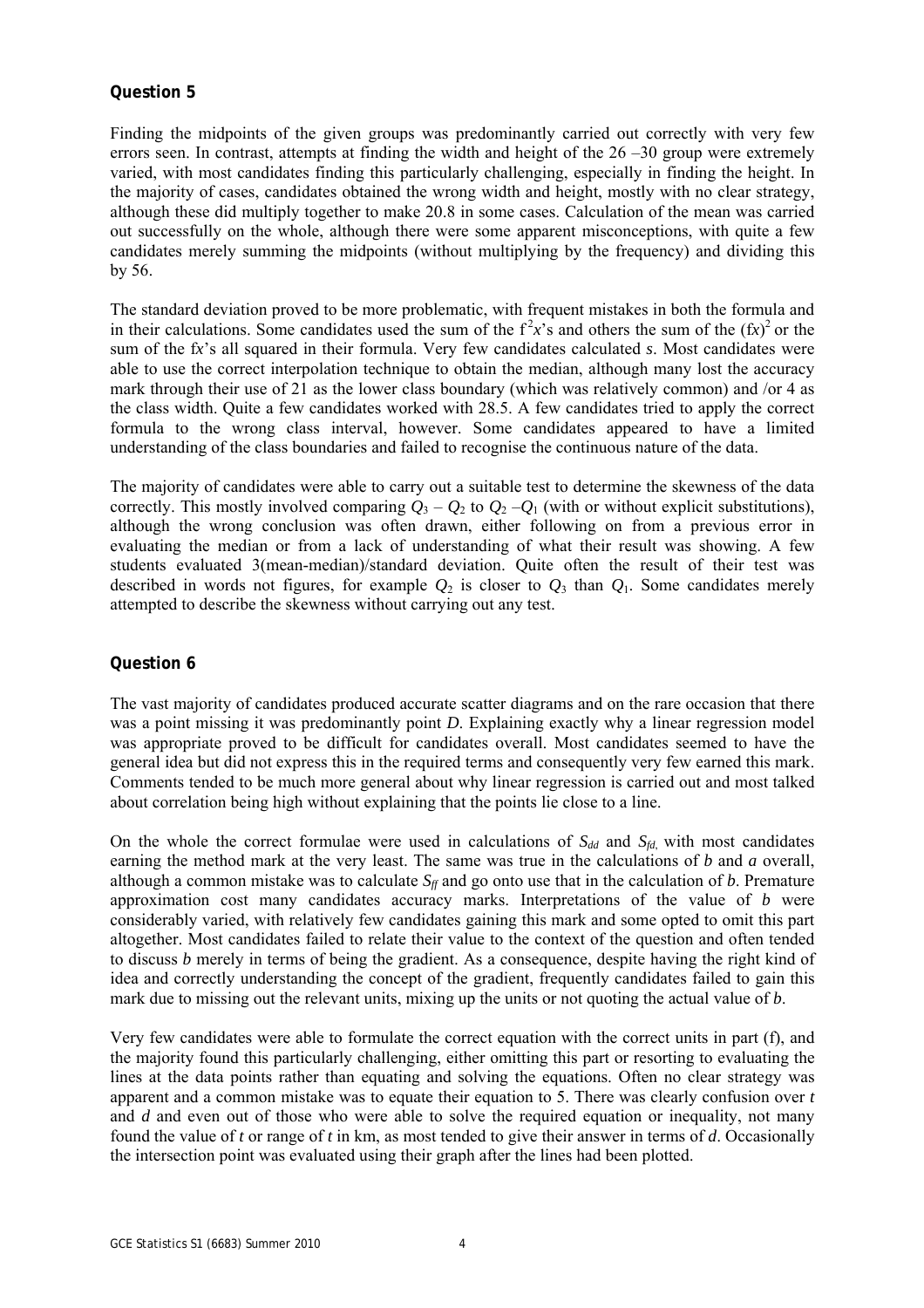This question proved to be quite challenging for a high proportion of candidates. A significant number either made no attempt at the question or offered very little in the way of creditable solutions, with many unable to progress beyond part (a). Time issues may have been a contributing factor in some cases.

The majority of candidates however, were able to earn some credit at least in part (a), for their standardisation, although whilst this was often completely correct, a fairly common mistake was to give 1-0.8944 =  $0.1056$  as their final answer.

Many students did not recognise that they needed to actually use the normal distribution in part (b) and part (c), giving rise to extremely poor attempts by numerous candidates. Of these, many merely gave 45 and 15 as their quartiles, whilst others calculated ¾ of some value as their upper quartile (for example  $\frac{3}{4}$  x 60) and  $\frac{1}{4}$  of the same value as their lower quartile. Alternatively, of those who understood that they were required to use the normal distribution, most attempts were successful, though there were some instances of their setting their standardisation equal to a probability, usually 0.75 or  $P(Z \le 0.75)$ , and not a *z*-value. Unfortunately 0.68 was used fairly frequently as the *z* value. The majority of candidates were however able to follow through their value of the upper quartile to find their lower quartile using symmetry, though some performed a second calculation involving standardisation. Some candidates miscalculated their lower quartile as 1/3 of their upper quartile.

Despite previous errors most candidates tended to be successful in substituting their values correctly into at least one of the given formulae. However, a few seemed unaware of the order of the operations.

The final part of the question also proved difficult for many candidates with some running into trouble as a consequence of previous errors in part (b), part (c) and part (d) and others providing no attempt at all. Indeed, for numerous candidates, incorrect values for *h* and *k* led to probabilities of 0 being calculated from results such as  $P(Z > 7)$  and thus many creditable attempts lost marks through earlier inaccuracies.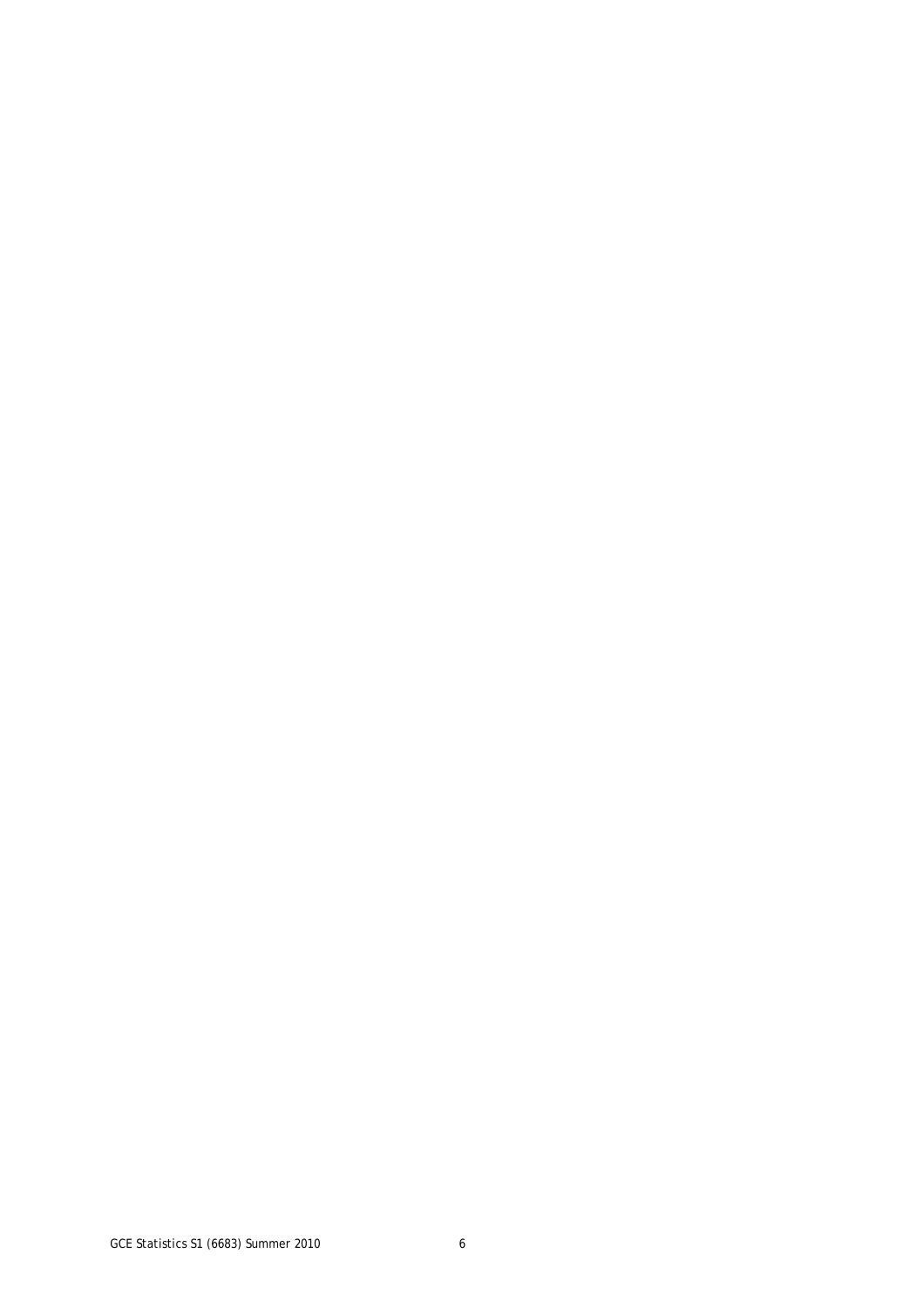## **Grade Boundary Statistics**

|  |  | The table below give the lowest raw marks for the award of the stated uniform marks (UMS). |
|--|--|--------------------------------------------------------------------------------------------|
|--|--|--------------------------------------------------------------------------------------------|

| Module         |                                   | Grade            | $A^*$ | A  | B  | $\mathsf C$ | D  | E  |
|----------------|-----------------------------------|------------------|-------|----|----|-------------|----|----|
|                |                                   | Uniform<br>marks | 90    | 80 | 70 | 60          | 50 | 40 |
| AS             | 6663 Core Mathematics C1          |                  |       | 59 | 52 | 45          | 38 | 31 |
| AS             | 6664 Core Mathematics C2          |                  |       | 62 | 54 | 46          | 38 | 30 |
| AS             | 6667 Further Pure Mathematics FP1 |                  |       | 62 | 55 | 48          | 41 | 34 |
| AS             | 6677 Mechanics M1                 |                  |       | 61 | 53 | 45          | 37 | 29 |
| AS             | 6683 Statistics S1                |                  |       | 55 | 48 | 41          | 35 | 29 |
| AS             | 6689 Decision Maths D1            |                  |       | 61 | 55 | 49          | 43 | 38 |
| A2             | 6665 Core Mathematics C3          |                  | 68    | 62 | 55 | 48          | 41 | 34 |
| A2             | 6666 Core Mathematics C4          |                  | 67    | 60 | 52 | 44          | 37 | 30 |
| A2             | 6668 Further Pure Mathematics FP2 |                  | 67    | 60 | 53 | 46          | 39 | 33 |
| A2             | 6669 Further Pure Mathematics FP3 |                  | 68    | 62 | 55 | 48          | 41 | 34 |
| A2             | 6678 Mechanics M2                 |                  | 68    | 61 | 54 | 47          | 40 | 34 |
| A2             | 6679 Mechanics M3                 |                  | 69    | 63 | 56 | 50          | 44 | 38 |
| A2             | 6680 Mechanics M4                 |                  | 67    | 60 | 52 | 44          | 36 | 29 |
| A2             | 6681 Mechanics M5                 |                  | 60    | 52 | 44 | 37          | 30 | 23 |
| A2             | 6684 Statistics S2                |                  | 68    | 62 | 54 | 46          | 38 | 31 |
| A2             | 6691 Statistics S3                |                  | 68    | 62 | 53 | 44          | 36 | 28 |
| A <sub>2</sub> | 6686 Statistics S4                |                  | 68    | 62 | 54 | 46          | 38 | 30 |
| A2             | 6690 Decision Maths D2            |                  | 68    | 61 | 52 | 44          | 36 | 28 |

## **Grade A\***

Grade A\* is awarded at A level, but not AS to candidates cashing in from this Summer.

- For candidates cashing in for GCE Mathematics (9371), grade A\* will be awarded to candidates who obtain an A grade overall (480 UMS or more) *and* 180 UMS or more on the total of their C3 (6665) and C4 (6666) units.
- For candidates cashing in for GCE Further Mathematics (9372), grade A\* will be awarded to candidates who obtain an A grade overall (480 UMS or more) *and* 270 UMS or more on the total of their best three A2 units.
- For candidates cashing in for GCE Pure Mathematics (9373), grade A\* will be awarded to candidates who obtain an A grade overall (480 UMS or more) *and* 270 UMS or more on the total of their A2 units.
- For candidates cashing in for GCE Further Mathematics (Additional) (9374), grade A\* will be awarded to candidates who obtain an A grade overall (480 UMS or more) *and* 270 UMS or more on the total of their best three A2 units.